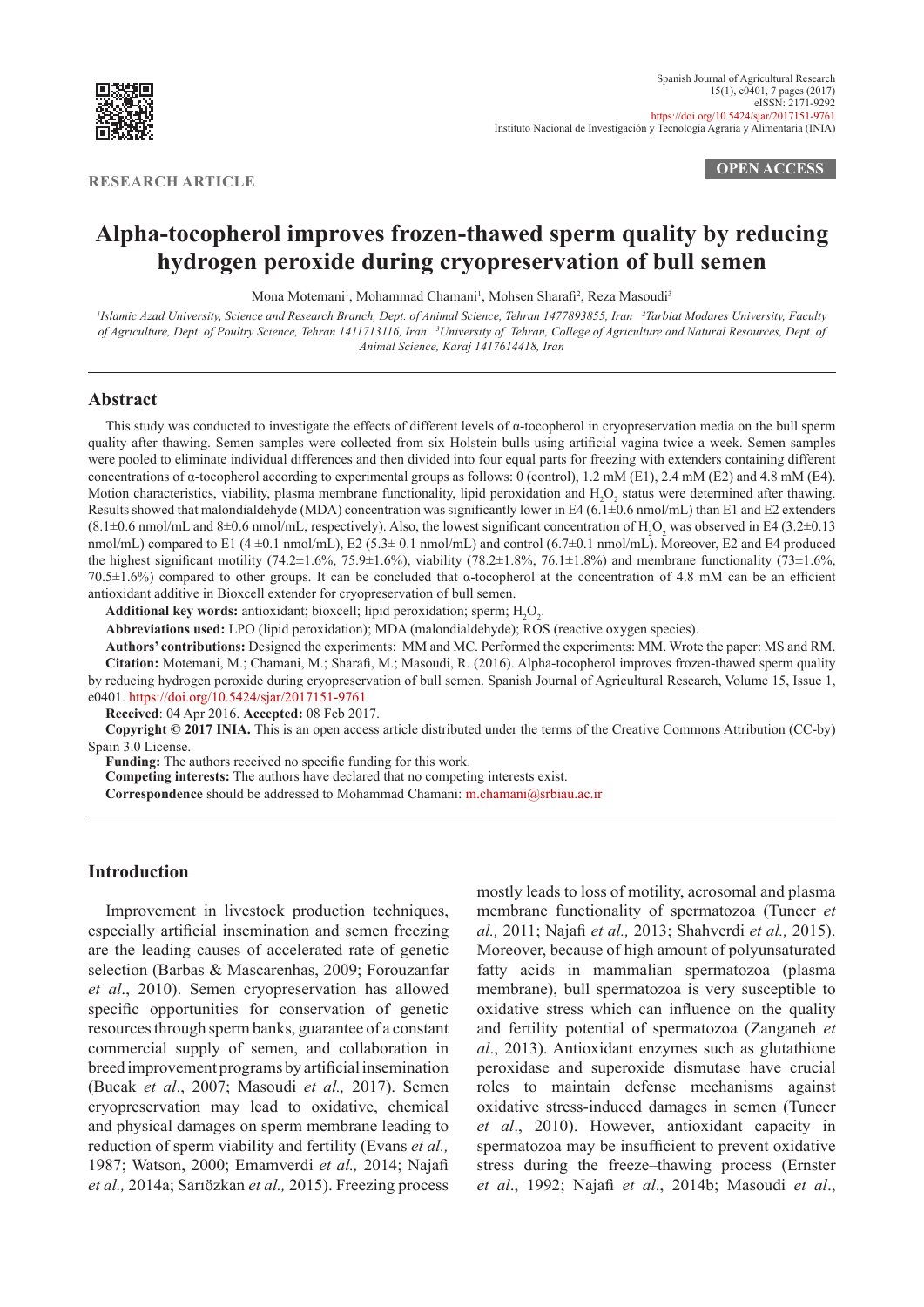2016a). Therefore, addition of suitable antioxidants to the extenders is suggested to reduce oxidative damages during freeze–thawing of bull spermatozoa (Büyükleblebici *et al*., 2014).

Alpha-tocopherol is a well-known lipid peroxidation inhibitor in biological membranes, acting as a scavenger of reactive oxygen species (ROS), preventing oxidative damage during cryopreservation of bull semen (O'Flaherty *et al*., 1997). A water-soluble vitamin E analogue (Trolox) improved sperm motility and mitochondrial membrane functionality during liquid storage of boar semen (Cerolini *et al*., 2000). In a study by Dalvit *et al*. (1998), vitamin E increased the rate of fertilization when added to the bull semen extender. Alpha-tocopherol also improved total motility and viability of bull spermatozoa after freeze-thawing (Nasiri *et al*., 2012). This observation may be related to the protective effects of α-tocopherol against ROS (Towhidi & Parks, 2012). Moreover, dietary supplementation of vitamin E has been reported to increase reproductive capacity in chicken (Khan *et al*., 2012), boar (Brzezińska-Ślebodzińska *et al*., 1995), rabbit (Yousef, 2010), ram (Masoudi *et al*., 2016b) and buck (Majid *et al*., 2015).

Although there are several reports for beneficial effects of α-tocopherol on cryopreservation of bull spermatozoa, there is no report for consideration of cellular parameters such as  $H_2O_2$  and sperm parameters after thawing. Therefore, the present study was conducted to determine the potential effects of different concentrations of α-tocopherol in Bioxcell extender for cryopreservation of bull semen.  $H_2O_2$  concentration and lipid peroxidation were assessed as an ROS scavenging in sperm cells. Moreover, sperm parameters, including motion characteristics, viability, membrane functionality and morphology were also evaluated after freeze-thawing-thawing.

## **Material and methods**

The chemicals used in this study were purchased from Sigma (St. Louis, MO, USA), and Merck (Darmstadt, Germany), unless otherwise indicated.

#### **Animal and semen collection**

Six fertile Holstein bulls (aged 3-6 years) under uniform conditions with feeding based on National Research Council (NRC, 2001) were used in this study. Semen samples were collected using artificial vagina from six bulls twice a week during three weeks (in six replicates). Immediately after collection, semen volume and sperm concentration, sperm motility and morphology were evaluated. Semen samples were accepted for experiment if the following criteria were met: volume of 5-10 mL, concentration of  $>1\times10^9$  spermatozoa/mL, total motility  $> 70\%$ , and abnormal morphology  $< 10\%$ . Then, ejaculates from bulls in each day were pooled and divided into four groups according to experimental treatments.

## **Antioxidant treatments, semen dilution and cryopreservation**

Alpha-tocopherol was added to the Bioxcell (IMV Technologies, L'Agile, France) to yield four different final concentrations: 0 (control), 1.2 mM (E1), 2.4 mM (E2) and 4.8 mM (E4). Because the α-tocopherol was not soluble in water, ethanol 0.05% was used to solve it before addition to extender. Pooled semen was divided into four equal aliquots and diluted with four extenders containing different concentrations of α-tocopherol to a final concentration of approximately 60×106 spermatozoa/mL (15×106 total spermatozoa in each 0.25 mL straw). Diluted semen samples were cooled to 4°C for 4 h. Subsequently semen was frozen at a programmed rate of  $-3$ °C /min from +4 to  $-10$ °C;  $-40^{\circ}$ C/min from  $-10$  to  $-100^{\circ}$ C; and  $-20^{\circ}$ C/min from −100 to −140°C in a digital freezing machine (Digitcool 5300 ZB 250, IMV, France). Thereafter, the straws were plunged into liquid nitrogen for storage. For sperm evaluation, straws were thawed individually at 37°C for 30 s in a water bath. Sperm evaluation was performed on all semen samples immediately after thawing.

## **Motility and velocity parameters**

Motion characteristics of rewarmed sperm were measured using a [computer-assisted sperm analysis](https://www.google.com/url?sa=t&rct=j&q=&esrc=s&source=web&cd=&cad=rja&uact=8&sqi=2&ved=0ahUKEwio1b65l-PRAhUiM8AKHe4HCX0QFggZMAA&url=http%3A%2F%2Fwww.ncbi.nlm.nih.gov%2Fpubmed%2F24274405&usg=AFQjCNE3IqZSkn7HM_b8B1W6wbS6jNDANA&sig2=KaUIQpDUHPd0sM-dG8_rvA&bvm=bv.145393125,d.bGg) (CASA, CEROS vers. 12.3; Hamilton-Thorne Biosciences, Beverly, MA, USA). Sperm sample was placed in a chamber (38°C, Leja 4; 20 mm height; Leja Products, Luzernestraat B.V., Holland) and then loaded chamber placed on the warm stage of the microscope (37°C). Afterwards, three randomly selected microscopic fields were examined. Motility data was characterized as follows: total motility (MOT,%); progressive motility (PROG,%); average path velocity (VAP,  $\mu$ m/s); straight line velocity (VSL, µm/s); curvilinear velocity (VCL, µm/s); amplitude of lateral head displacement (ALH, µm); straightness (STR,%); linearity (LIN,%). At least 200 spermatozoa were assessed in each CASA analysis.

#### **Membrane functionality (HOST)**

Hypo-osmotic swelling test (HOST) was designed to determine membrane functionality as described by Revell & Mrode (1994), with a slight modification.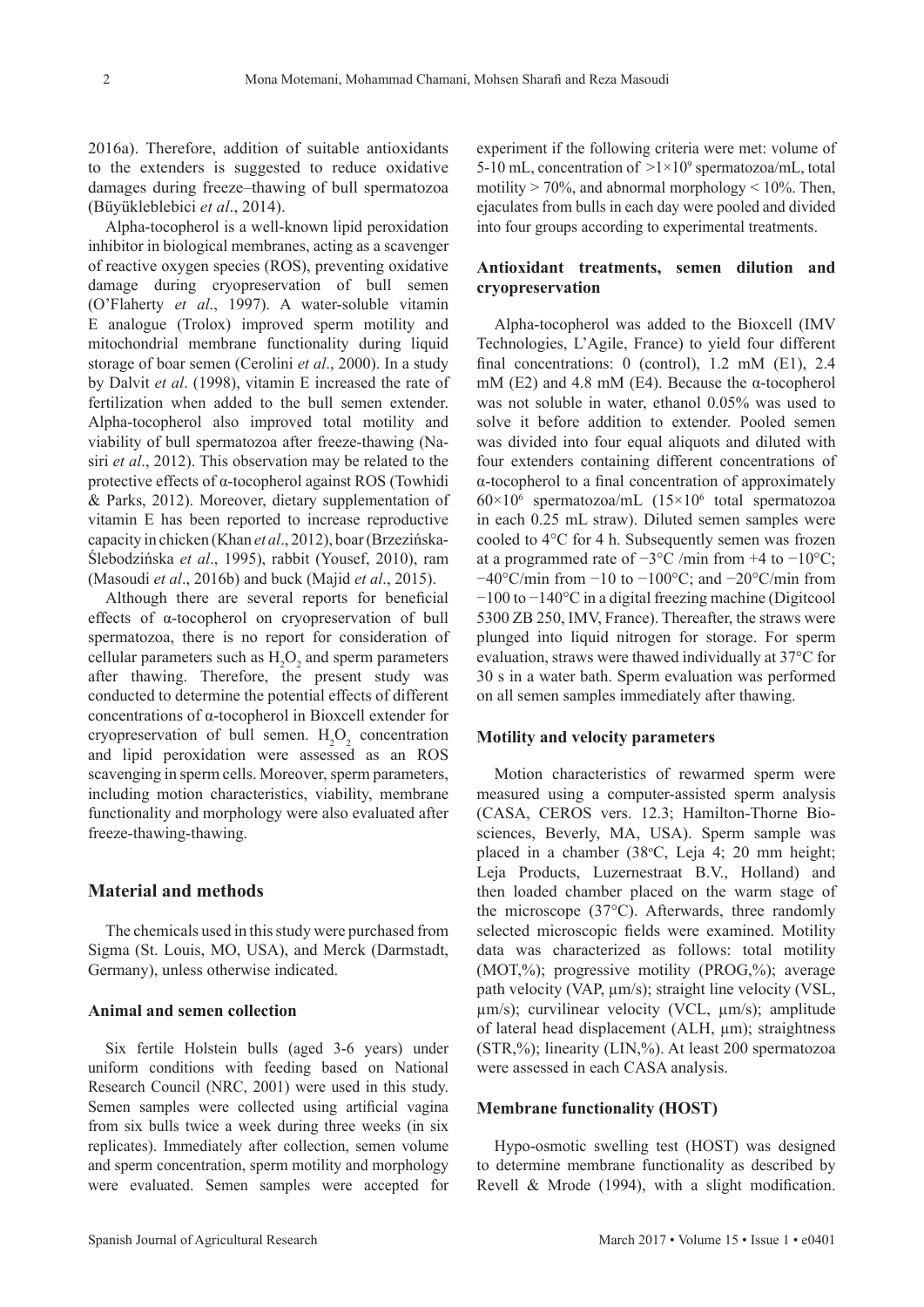Briefly, 10 μL of semen was mixed with 100 μL of a hypo-osmotic solution [100 mOsm/L, 57.6 mM fructose and 19.2 mM sodium citrate] in a 1.5 mL test tube and incubated at 37°C for 30 min. After incubation, the mixture was homogenized and evaluated under a phasecontrast microscope (CKX41, Olympus, Tokyo, Japan). A total of 200 spermatozoa were counted in at least five different microscopic fields at ×400. The percentage of spermatozoa with swollen and curved tails was recorded.

#### **Sperm viability**

Viability was assessed using Eosin–Nigrosine staining method (Najafi *et al*., 2013). Briefly, 20 µL aliquot from sperm suspension was stained by 20 µl Eosin–Nigrosine dye. Then, smears were prepared on a warm slide and spread the stain with a second slide. Twenty hundred sperm were counted under phasecontrast at  $1000 \times$  magnification. Sperm displaying partial or complete purple staining were considered nonviable; only sperm showing strict exclusion of stain were counted as viable. The viability was assessed by counting 200 spermatozoa under phase-contrast at ×1000 (CKX41, Olympus, Tokyo, Japan).

#### **Malondialdehyde concentration assay**

MDA as an index of lipid peroxidation was measured according to the method described by Esterbauer & Cheeseman (1990). Briefly, 1 mL of sperm suspension  $(250 \times 10^6 \text{ spermatozoa/mL})$  was mixed with 1 mL of cold trichloroacetic acid (20% w/v). The precipitate was pelleted by centrifuging (963×*g* for 15 min), and 1 mL of the supernatant was removed and incubated with 1 mL of thiobarbituric acid  $(0.67\% \text{ w/v})$  in a boiling water bath at 100°C for 10 min. After cooling, the absorbance was determined by a spectrophotometer (UV-1200, Shimadzu, Japan) at 532 nm.

#### **Measurement of hydrogen peroxide**

The concentration of  $H_2O_2$  in thawed sperm and extenders were measured by the Phenol Red colorimetric method described by da Silva Maia *et al*. (2010). Briefly, a sample of 100 µL of thawed sperm containing approximately  $40\times10^6$  spermatozoa was incubated at 37 °C for 30 min in 1.0 mL of buffered phenol red solution. After incubation, the samples were centrifuged at  $2000 \times g$  for 10 min, and the supernatant was decanted into a microtube. Then, 10 µL of NaOH solution was added to supernatant. The same procedure was used to determine the concentration of  $H_2O_2$  generated in the extender. The assay was performed in duplicate, and the absorbance of the samples was read at 610 nm, at 25°C, in a UV–vis, double beam spectrophotometer (Lambda 25, Perkin Elmer, Beaconsfield, UK). The concentration of  $H_2O_2$  in the sample was determined by comparing the absorbance obtained with a standard curve.

# **Statistical analysis**

All data were checked for normal distribution by Shapiro–Wilk test and analyzed using Proc GLM of SAS 9.1 (SAS Inst, Cary, NC, USA). Six replicates were used for evaluation. Statistical differences among various group means were determined by Tukey's test and the values of  $p<0.05$  were considered to be statistically significant. Results are shown as mean±SEM.

# **Results**

Table 1 shows the percentage of motion parameters in the frozen-thawed bull semen in extenders supplemented with different concentrations of α-tocopherol. Total motility and progressive motility were significantly higher in E4 (75.9 $\pm$ 1.6%, 43.3 $\pm$ 1.3%)

**Table 1.** Effect of different extenders on post-thawed bull spermatozoa motility and motion parameters (mean±SEM).

| Parameter <sup>[1]</sup> | $E$ <sub>0</sub> [2] | E1                | E2                           | E <sub>4</sub>               |
|--------------------------|----------------------|-------------------|------------------------------|------------------------------|
| MOT(%)                   | $61.3 \pm 1.67^b$    | $64.1 \pm 1.67^b$ | $74.2 \pm 1.67$ <sup>a</sup> | $75.9 \pm 1.67$ <sup>a</sup> |
| PROG $(\% )$             | $30.5 \pm 1.34^b$    | $31.7 \pm 1.34^b$ | $39.1 \pm 1.34$ <sup>a</sup> | $43.3 \pm 1.34$ <sup>a</sup> |
| $VAP$ ( $\mu$ m/s)       | $45.2 \pm 1.70$      | $49.4 \pm 1.70$   | $50.3 \pm 1.70$              | $46.4 \pm 1.70$              |
| $VSL$ ( $\mu$ m/s)       | $30.1 \pm 0.98$      | $34.4 \pm 0.98$   | $31.3 \pm 0.98$              | $29.5 \pm 0.98$              |
| $VCL$ ( $\mu$ m/s)       | $70.5 \pm 2.45$      | $75.3 \pm 2.45$   | $81.4 \pm 2.45$              | $79.4 \pm 2.45$              |
| $ALH$ ( $\mu$ m)         | $2.5 \pm 0.30$       | $2.9 \pm 0.30$    | $2.1 \pm 0.30$               | $2.0 \pm 0.30$               |
| LIN(%)                   | $41.8 \pm 1.45$      | $40.7 \pm 1.45$   | $39.3 \pm 1.45$              | $42.0 \pm 1.45$              |
| STR(%)                   | $76.7 \pm 2.30$      | $76.8 \pm 2.30$   | $73.0 \pm 2.30$              | $75.0 \pm 2.30$              |

[1] MOT: total motility; PROG: progressive motility; VAP: average path velocity; VSL: straight-line velocity; VCL: curvilinear velocity; ALH: amplitude of lateral head displacement; LIN: linearity; STR: straightness. <sup>[2]</sup> E0, E1, E2, E4: 0 mM, 1.2 mM, 2.4 mM and 4.8 mM, respectively.<sup>a,b,c,d</sup> indicate significant differences ( $p$ <0.05).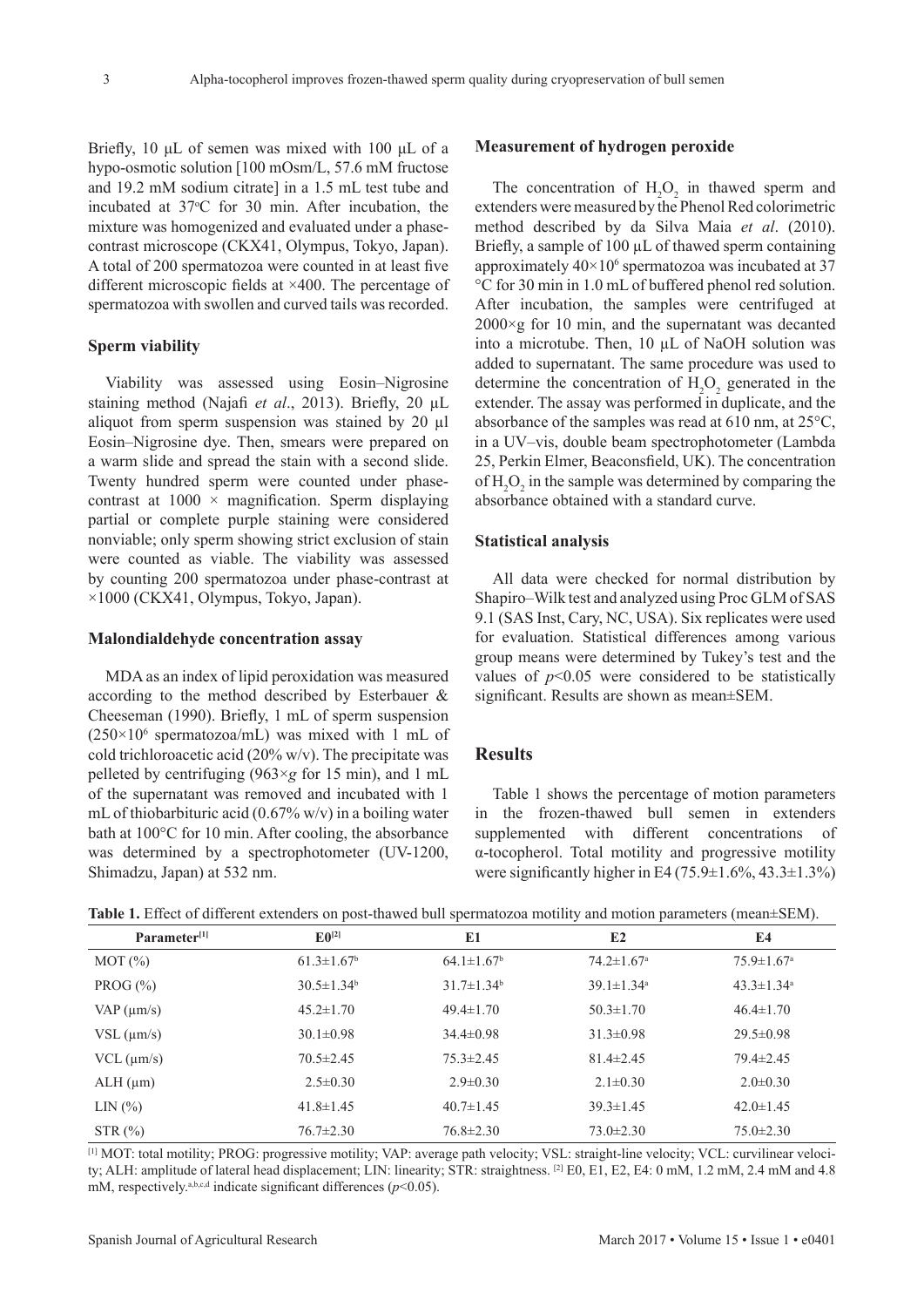and E2 (74.2 $\pm$ 1.6%, 39.1 $\pm$ 1.3%) compared to control  $(61.3\pm1.6\%, 30.5\pm1.3\%)$ , respectively. No significant difference was detected for E0 and E1 for total motility and progressive motility.

Data related to the viability, membrane functionality, MDA concentration and  $H_2O_2$  are presented in the Table 2.

The higher significant viability in frozen-thawed sperm was observed in E2 and E4  $(78.2 \pm 1.8\%$ , 76.1 $\pm$ 1.8%, respectively) compared to control (61.3  $\pm 1.8\%$ ). Moreover, E2 and E4 produced higher significant membrane functionality (73±1.6%, 70.5  $\pm 1.6\%$ , respectively) compared to control (60.5 $\pm 1.6\%$ ). No significant difference was detected for control and E1 for viability and membrane functionality.

For MDA concentration, although E4 produced the lowest significant concentration of MDA  $(6.1\pm0.6$ nmol/mL) compared to E1 and E2  $(8.1 \pm 0.6 \text{ nmol/mL})$ and 8.0±0.6 nmol/mL, respectively), no significant difference was observed between E4 and control  $(7.2\pm0.6 \text{ nmol/mL})$ . Moreover, the lowest significant concentration of  $H_2O_2$  was observed in E4 (3.2 $\pm$ 0.1 nmol/mL) compared to E2  $(4.0\pm0.1 \text{ nmol/mL})$ , E1  $(5.3\pm 0.1 \text{ nmol/mL})$  and control  $(6.7\pm 0.1 \text{ nmol/m})$ mL). The difference between E2 and E1 was also significant compared to control.

#### **Discussion**

Mammalian spermatozoa contains high amount of polyunsaturated fatty acids in plasma membrane which makes them susceptible to oxidative stress, especially during freeze-thaw process (Purdy, 2006; Tuncer *et al*., 2011). Damages to membrane matrix causes destruction of structural and biochemical organs of sperm leading to reduction of sperm motility and fertility (Watson, 1976). Frozen-thawed bull spermatozoa is more proxidized than fresh sperm due to lose of intracellular antioxidant capacity in sperm (Tuncer *et al*., 2010). Therefore, optimization of bull spermatozoa freezing procedure using an antioxidant additive can be an efficient strategy to improve the quality of post-thawed sperm. In this study, 2.4 and 4.8 mM α-tocopherol showed a suitable protective effect against freezing damages. However, for  $H_2O_2$ , extender supplemented with 4.8 mM α-tocopherol produced better results compared to 2.4 mM. It was clear that ROS accumulated during the cooling, equilibration, freeze-thawing and postthaw incubation of sperm. Our results showed that  $α$ tocopherol has suitable cryo-protective effects through its ability to quench ROS accumulation, which is in agreement with several studies that stated analogous of vitamin E in extenders increased the recovery rate of motility and viability of sperm (Donoghue & Donoghue, 1997; Surai *et al*., 1998; Silva *et al*., 2013). Moreover, similar to our study, Domínguez-Rebolledo *et al*. (2010) reported that motion characteristics and acrosomal integrity of epididymal red deer spermatozoa were improved when Trolox was added to incubation medium after thawing. However, some studies do not confirm these results because analogues of vitamin E had negative effects when it was added to refrigeration medium of ram ([Mata-Campuzano](http://www.sciencedirect.com/science/article/pii/S0378432014003042) *et al*., 2014) and red deer ([Anel-López](http://www.sciencedirect.com/science/article/pii/S0378432012002758) *et al*., 2012) spermatozoa. This discrepancy may be related to selected dose of vitamin E, dilution rate or preservation procedure.

One of the main roles of α-tocopherol in cryopreservation media is reduction of MDA and consequently improvement in sperm motility (Suleiman *et al*., 1996). Sperm is highly susceptible to lipid peroxidation (LPO). The spontaneous membrane LPO disrupts the structure of membrane via ROS (Bucak *et al*., 2008) which ultimately lead to loss of sperm function, such as reduction in membrane functionality, sperm motility and fertility potential (Bansal & Bilaspuri, 2011). Alpha-tocopherol is believed to be the primary component of the antioxidant system of spermatozoa, and is regarded as one of the major membrane protectants against ROS and LPO (Bansal & Bilaspuri, 2009). In the present study, we found that exposure of sperm to the α-tocopherol resulted in less  $H_2O_2$  during the cryopreservation process. These results are in agreement with Amini *et al*. (2015) and Martínez-Páramo *et al*. (2012), who obtained lower lipid peroxidation of sperm in response to α-tocopherol in rooster and sea bass, respectively, after cryopreservation. Moreover, reduction in amount of

**Table 2.** Viability and membrane functionality (HOST) in bull spermatozoa diluted in different extenders (mean±SEM).

| <b>Parameter</b>               | E0                          | E1                          | E2                     | E4                        |
|--------------------------------|-----------------------------|-----------------------------|------------------------|---------------------------|
| Viability $(\%)$               | $61.3 \pm 1.8$ <sup>b</sup> | $64.1 \pm 1.8$ <sup>b</sup> | $76.1 \pm 1.8^{\circ}$ | $78.2 \pm 1.8^{\text{a}}$ |
| Membrane functionality $(\%)$  | $60.5 \pm 1.6^b$            | $61.7 \pm 1.6^b$            | $73.0 \pm 1.6^a$       | $70.5 \pm 1.8^{\text{a}}$ |
| MDA concentration (nmol/mL)    | $7.2 \pm 0.6$ <sup>ab</sup> | $8.1\pm0.6^{b}$             | $8.0\pm0.6^{\rm b}$    | $6.1 \pm 0.6^{\text{a}}$  |
| $H2O2$ concentration (nmol/mL) | $6.7 \pm 0.1$ <sup>d</sup>  | $5.3 \pm 0.1$ <sup>c</sup>  | $4.0\pm0.1b$           | $3.2 \pm 0.1^{\text{a}}$  |

E0, E1, E2, E4: 0 mM, 1.2 mM, 2.4 mM and 4.8 mM, respectively. MDA: malondialdehyde.<sup>a,b,c,d</sup> indicate significant differences  $(p<0.05)$ .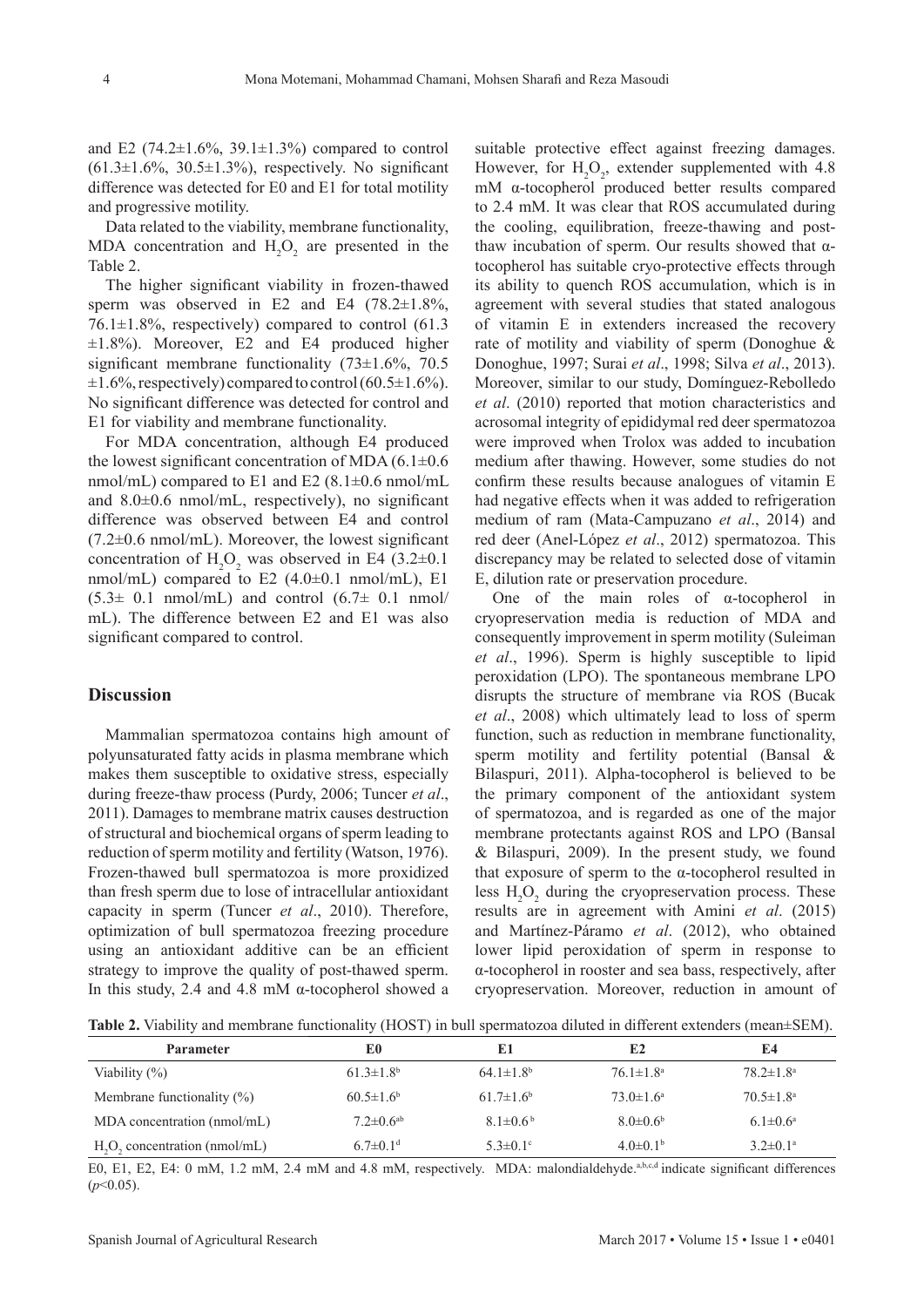$H<sub>2</sub>O<sub>2</sub>$  in this experiment in response to α-tocopherol may be due to potential of  $\alpha$ -tocopherol to the phenoxyl radicals stabilization. Similar results have also been reported by [Breininger](http://www.sciencedirect.com/science/article/pii/S0093691X04003735) *et al.* (2005), who stated that α-tocopherol suppressed the ROS in boar spermatozoa after thawing.

Using α-tocopherol for reduction of MDA was our interest to evaluate the measurement of MDA in spermatozoa cells and their effects on the sperm performance. Alpha tocopherol can also increase the electron transfer during oxidative stress resulting to stable phenoxyl radical (Davies *et al*., 1988). However, results of MDA in this study were not as might be expected, because we thought a reduction in MDA after supplementation of our extender with α-tocopherol would happen. This behavior may be due to the connection of α-tocopherol because antioxidants may influence on the MDA in the low concentration (Zhandi & Sharafi, 2015).

Taking together, we tested the effects of α-tocopherol in the wide range (0-4.8 mM) for cryopreservation of bull spermatozoa. The higher results were obtained in high doses of α-tocopherol (2.4-4.8 mM). It should be noted that the efficiency of antioxidants are affected by various factors such as component of buffer, cryoprotectants and incubation time which resulted to obtain different outcomes in literatures. Cryoprotectants such as egg yolk and soybean or milk have different antioxidant capacity (Alvarez-Rodríguez *et al*., 2013). It is possible that component of Bioxcell have some effects on the optimum level of α-tocopherol. Finally, we understand that addition of optimum dose of α-tocopherol could improve bull sperm quality indices.

In summary, our findings demonstrate that concentrations of α-tocopherol (2.4-4.8 mM) in Bioxcell can be efficient for preservation of bull spermatozoa in freezing status, although this issue must be tested in fertility trials.

## **References**

- Alvarez-Rodríguez M, Alvarez M, Anel-López L, Martínez-Rodríguez C, Martínez-Pastor F, Borragan S, Anel L, de Paz P, 2013. The antioxidant effects of soybean lecithin-or low-density lipoprotein-based extenders for the cryopreservation of brown-bear (Ursus arctos) spermatozoa. Reprod Fertil Dev 25: 1185-1193. [https://](https://doi.org/10.1071/RD12181) [doi.org/10.1071/RD12181](https://doi.org/10.1071/RD12181)
- Amini MR, Kohram H, Shahaneh AZ, Zhandi M, Sharideh H, Nabi MM, 2015. The effects of different levels of vitamin E and vitamin C in modified Beltsville extender on rooster post-thawed sperm quality. Cell Tissue Bank 16: 587-592. <https://doi.org/10.1007/s10561-015-9506-9>
- Anel-López L, Álvarez-Rodríguez M, García-Álvarez O, Álvarez M, Maroto-Morales A, Anel L, de Paz P, Garde JJ, Martínez-Pastor F, 2012. Reduced glutathione and Trolox (vitamin E) as extender supplements in cryopreservation of red deer epididymal spermatozoa. Anim Reprod Sci 135: 37-46.<https://doi.org/10.1016/j.anireprosci.2012.09.001>
- Bansal AK, Bilaspuri GS, 2009. Antioxidant effect of vitamin E on motility, viability and lipid peroxidation of cattle spermatozoa under oxidative stress. Anim Sci Pap Rep 27: 5-14.
- Bansal AK, Bilaspuri GS, 2011. Impacts of oxidative stress and antioxidants on semen functions. Vet Med In 2011: 1-7. <https://doi.org/10.4061/2011/686137>
- Barbas JP, Mascarenhas RD, 2009. Cryopreservation of domestic animal sperm cells. Cell Tissue Bank 10: 49-62. <https://doi.org/10.1007/s10561-008-9081-4>
- Breininger E, Beorlegui NB, O'Flaherty CM, Beconi MT, 2005. Alpha-tocopherol improves biochemical and dynamic parameters in cryopreserved boar semen. Theriogenology 63: 2126-2135. [https://doi.org/10.1016/j.](https://doi.org/10.1016/j.theriogenology.2004.08.016) [theriogenology.2004.08.016](https://doi.org/10.1016/j.theriogenology.2004.08.016)
- Brzezińska-Ślebodzińska E, Ślebodziński A, Pietras B, Wieczorek G, 1995. Antioxidant effect of vitamin E and glutathione on lipid peroxidation in boar semen plasma. Biol Trace Elem Res 47: 69-74. [https://doi.org/10.1007/](https://doi.org/10.1007/BF02790102) [BF02790102](https://doi.org/10.1007/BF02790102)
- Bucak MN, Atessahin A, Varisli O, Yuce A, Tekin N, Akcay A, 2007. The influence of trehalose, taurine, cysteamine and hyaluronan on ram semen-Microscopic and oxidative stress parameters after freeze-thawing process. Theriogenology 67: 1060-1067. [https://doi.org/10.1016/j.](https://doi.org/10.1016/j.theriogenology.2006.12.004) [theriogenology.2006.12.004](https://doi.org/10.1016/j.theriogenology.2006.12.004)
- Bucak MN, Ateşşahin A, Yüce A, 2008. Effect of anti-oxidants and oxidative stress parameters on ram semen after the freeze–thawing process. Small Rumin Res 75: 128–134. <https://doi.org/10.1016/j.smallrumres.2007.09.002>
- Büyükleblebici S, Tuncer PB, Bucak MN, Eken A, Sarıözkan S, Taşdemir U, Endirlik BÜ, 2014. Cryopreservation of bull sperm: Effects of extender supplemented with different cryoprotectants and antioxidants on sperm motility, antioxidant capacity and fertility results. Anim Reprod Sci 150: 77-83. [https://doi.org/10.1016/j.](https://doi.org/10.1016/j.anireprosci.2014.09.006) [anireprosci.2014.09.006](https://doi.org/10.1016/j.anireprosci.2014.09.006)
- Cerolini S, Maldjian A, Surai P, Noble R, 2000. Viability, susceptibility to peroxidation and fatty acid composition of boar semen during liquid storage. Anim Reprod Sci 58: 99-111. [https://doi.org/10.1016/S0378-4320\(99\)00035-4](https://doi.org/10.1016/S0378-4320%2899%2900035-4)
- Dalvit GC, Cetica PD, Beconi MT, 1998. Effect of α-tocopherol and ascorbic acid on bovine in vitro fertilization. Theriogenology 49: 619-627. [https://doi.](https://doi.org/10.1016/S0093-691X%2898%2900012-0) [org/10.1016/S0093-691X\(98\)00012-0](https://doi.org/10.1016/S0093-691X%2898%2900012-0)
- da Silva Maia M, Bicudo SD, Sicherle CC, Rodello L, Gallego ICS, 2010. Lipid peroxidation and generation of hydrogen peroxide in frozen-thawed ram semen cryopreserved in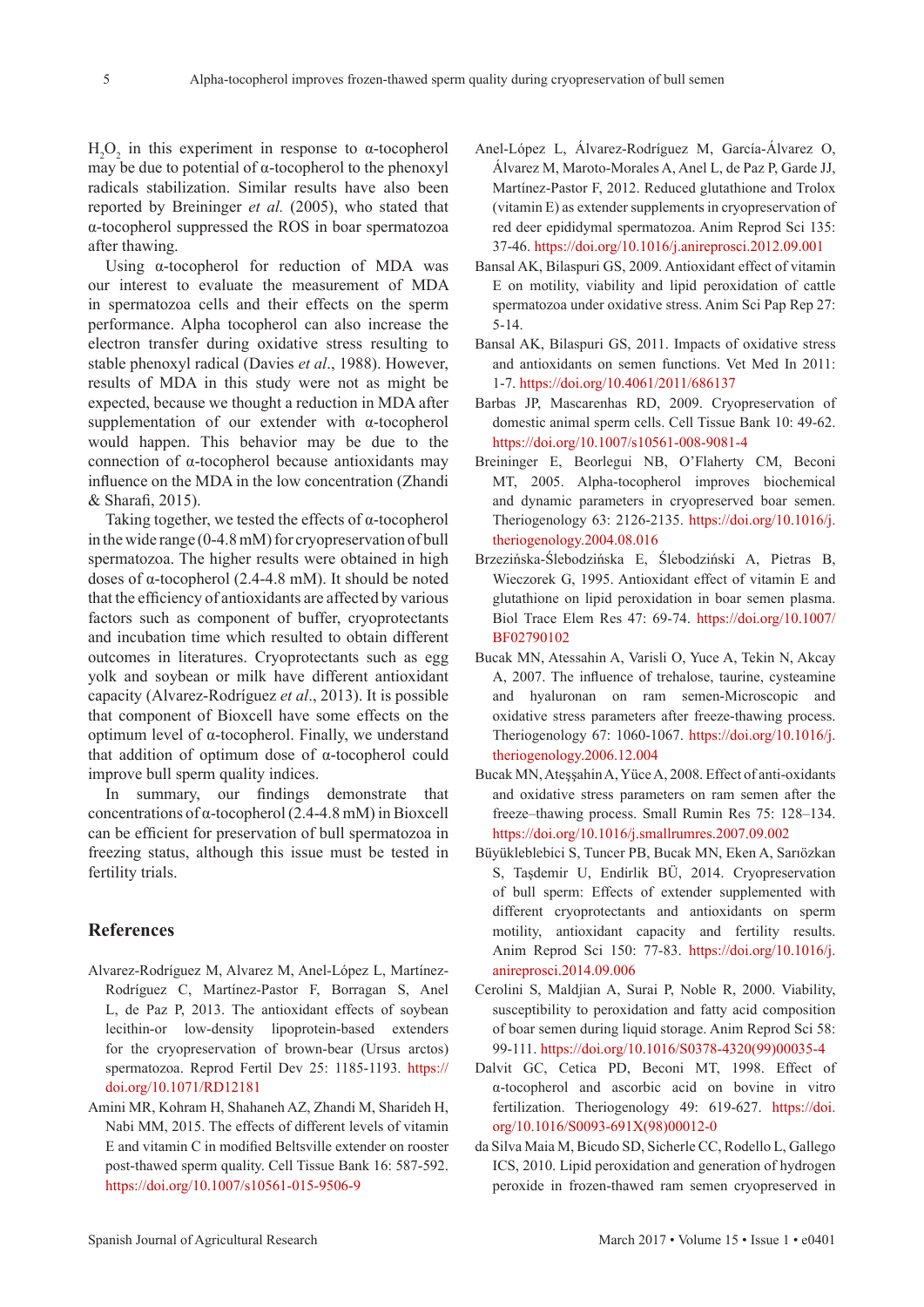extenders with antioxidants. Anim Reprod Sci 122: 118- 123. <https://doi.org/10.1016/j.anireprosci.2010.08.004>

- Davies MJ, Forni LG, Willson RL, 1988. Vitamin E analogue Trolox CEsr and pulse-radiolysis studies of free-radical reactions. Biochem J 255: 513-522.
- Domínguez-Rebolledo ÁE, Fernández-Santos MR, Bisbal A, Ros-Santaella JL, Ramón M, Carmona M, Martínez-Pastor F, Garde JJ, 2010. Improving the effect of incubation and oxidative stress on thawed spermatozoa from red deer by using different antioxidant treatments. Reprod Fertil Dev 22: 856–870. <https://doi.org/10.1071/RD09197>
- Donoghue A, Donoghue D, 1997. Effects of water-and lipidsoluble antioxidants on turkey sperm viability, membrane integrity, and motility during liquid storage. Poult Sci 76: 1440-1445. <https://doi.org/10.1093/ps/76.10.1440>
- Emamverdi M, Zhandi M, Shahneh A, Sharafi M, Akhlaghi A, Motlagh M, Dadkhah F, Davachi N, 2014. Flow cytometric and microscopic evaluation of post-thawed ram semen cryopreserved in chemically defined home-made or commercial extenders. Anim Prod Sci 55: 551-558. [https://](https://doi.org/10.1071/AN13215) [doi.org/10.1071/AN13215](https://doi.org/10.1071/AN13215)
- Ernster L, Forsmark P, Nordenbrand K, 1992. The mode of action of lipid-soluble antioxidants in biological membranes. Relationship between the effects of ubiquinol and vitamin E as inhibitors of lipid peroxidation in submitochondrial particles. J Nut Sci Vita 38: 548-551. [https://doi.org/10.3177/jnsv.38.Special\\_548](https://doi.org/10.3177/jnsv.38.Special_548)
- Esterbauer H, Cheeseman KH, 1990. Determination of aldehydic lipid peroxidation products: Malonaldehyde and 4-hydroxynonenal. Meth Enzym 186: 407-421. [https://doi.](https://doi.org/10.1016/0076-6879%2890%2986134-H) [org/10.1016/0076-6879\(90\)86134-H](https://doi.org/10.1016/0076-6879%2890%2986134-H)
- Evans G, Maxwell WMC, Salamon S, 1987. Salamon's artificial insemination of sheep and goats. vol XI, 194 pp. Butterworths, Sydney; Boston.
- Forouzanfar M, Sharafi M, Hosseini SM, Ostadhosseini S, Hajian M, Hosseini L, Abedi P, Nili N, Rahmani HR, Nasr-Esfahani MH, 2010. In vitro comparison of egg yolk-based and soybean lecithin-based extenders for cryopreservation of ram semen. Theriogenology 73: 480-487. [https://doi.](https://doi.org/10.1016/j.theriogenology.2009.10.005) [org/10.1016/j.theriogenology.2009.10.005](https://doi.org/10.1016/j.theriogenology.2009.10.005)
- Khan R, Rahman Z-u, Javed I, Muhammad F, 2012. Effect of vitamins, probiotics and protein on semen traits in postmolt male broiler breeders. Anim Reprod Sci 135: 85-90. <https://doi.org/10.1016/j.anireprosci.2012.09.005>
- Majid A, Qureshi MS, Khan RU, 2015. In vivo adverse effects of alpha-tocopherol on the semen quality of male bucks. J Anim Phys Anim Nut 99: 841-846. [https://doi.](https://doi.org/10.1111/jpn.12284) [org/10.1111/jpn.12284](https://doi.org/10.1111/jpn.12284)
- Martínez-Páramo S, Diogo P, Dinis M, Herráez M, Sarasquete C, Cabrita E, 2012. Incorporation of ascorbic acid and α-tocopherol to the extender media to enhance antioxidant system of cryopreserved sea bass sperm. Theriogenology 77: 1129-1136. [https://doi.org/10.1016/j.](https://doi.org/10.1016/j.theriogenology.2011.10.017) [theriogenology.2011.10.017](https://doi.org/10.1016/j.theriogenology.2011.10.017)
- Masoudi R, Sharafi M, Shahneh AZ, Towhidi A, Esmaeili V, Shahverdi A, Davachi, ND, 2016a. Fertility and flow cytometry study of frozen-thawed sperm in cryopreservation medium supplemented with soybean lecithin. Cryobiology 73: 69-72. [https://doi.org/10.1016/j.](https://doi.org/10.1016/j.cryobiol.2016.05.010) [cryobiol.2016.05.010](https://doi.org/10.1016/j.cryobiol.2016.05.010)
- Masoudi R, Sharafi M, Shahneh AZ, Towhidi A, Zhandi M, Esmaeili V, Shahverdi A, 2016b. Effect of dietary fish oil supplementation on ram semen freeze ability and fertility using soybean lecithin and egg yolk-based extenders. Theriogenology 86: 1583-1588. [https://doi.org/10.1016/j.](https://doi.org/10.1016/j.theriogenology.2016.05.018) [theriogenology.2016.05.018](https://doi.org/10.1016/j.theriogenology.2016.05.018)
- Masoudi R, Shahneh AZ, Towhidi A, Kohram H, Sharif AA, Sharafi M, 2017. Fertility response evaluation of artificial insemination methods in sheep with fresh and frozen-thawed semen. Cryobiology 73: 77-80. [https://doi.](https://doi.org/10.1016/j.cryobiol.2016.11.012) [org/10.1016/j.cryobiol.2016.11.012](https://doi.org/10.1016/j.cryobiol.2016.11.012)
- Mata-Campuzano M, Álvarez-Rodríguez M, Tamayo-Canul J, López-Urueña E, de Paz P, Anel L, Martínez-Pastor F, Álvarez A, 2014. Refrigerated storage of ram sperm in presence of Trolox and GSH antioxidants: Effect of temperature, extender and storage time. Anim Reprod Sci 151: 137-147. [https://doi.org/10.1016/j.](https://doi.org/10.1016/j.anireprosci.2014.10.006) [anireprosci.2014.10.006](https://doi.org/10.1016/j.anireprosci.2014.10.006)
- Najafi A, Zhandi M, Towhidi A, Sharafi M, Sharif AA, Motlagh MK, Martinez-Pastor F, 2013. Trehalose and glycerol have a dose-dependent synergistic effect on the post-thawing quality of ram semen cryopreserved in a soybean lecithin-based extender. Cryobiology 66: 275- 282.<https://doi.org/10.1016/j.cryobiol.2013.03.002>
- Najafi A, Kia HD, Mohammadi H, Najafi MH, Zanganeh Z, Sharafi M, Martinez-Pastor F, Adeldust H, 2014a. Different concentrations of cysteamine and ergothioneine improve microscopic and oxidative parameters in ram semen frozen with a soybean lecithin extender. Cryobiology 69: 68-73. <https://doi.org/10.1016/j.cryobiol.2014.05.004>
- Najafi A, Najafi M, Zanganeh Z, Sharafi M, Martinez□Pastor F, Adeldust H, 2014b. Cryopreservation of ram semen in extenders containing soybean lecithin as cryoprotectant and hyaluronic acid as antioxidant. Reprod Domest Anim 49: 934-940.<https://doi.org/10.1111/rda.12405>
- Nasiri AH, Towhidi A, Zeinoaldini S, 2012. Combined effect of DHA and α-tocopherol supplementation during bull semen cryopreservation on sperm characteristics and fatty acid composition. Andrologia 44: 550-555. [https://doi.](https://doi.org/10.1111/j.1439-0272.2011.01225.x) [org/10.1111/j.1439-0272.2011.01225.x](https://doi.org/10.1111/j.1439-0272.2011.01225.x)
- NRC, 2001. Nutrient requirements of dairy cattle, 7th rev vers. National Research Council, 408 pp. https://doi. org/10.17226/9825
- O'Flaherty C, Beconi M, Beorlegui N, 1997. Effect of natural antioxidants, superoxide dismutase and hydrogen peroxide on capacitation of frozen/thawed bull sperm. Andrologia 29: 269-275. [https://doi.org/10.1111/j.1439-0272.1997.](https://doi.org/10.1111/j.1439-0272.1997.tb00481.x) [tb00481.x](https://doi.org/10.1111/j.1439-0272.1997.tb00481.x)